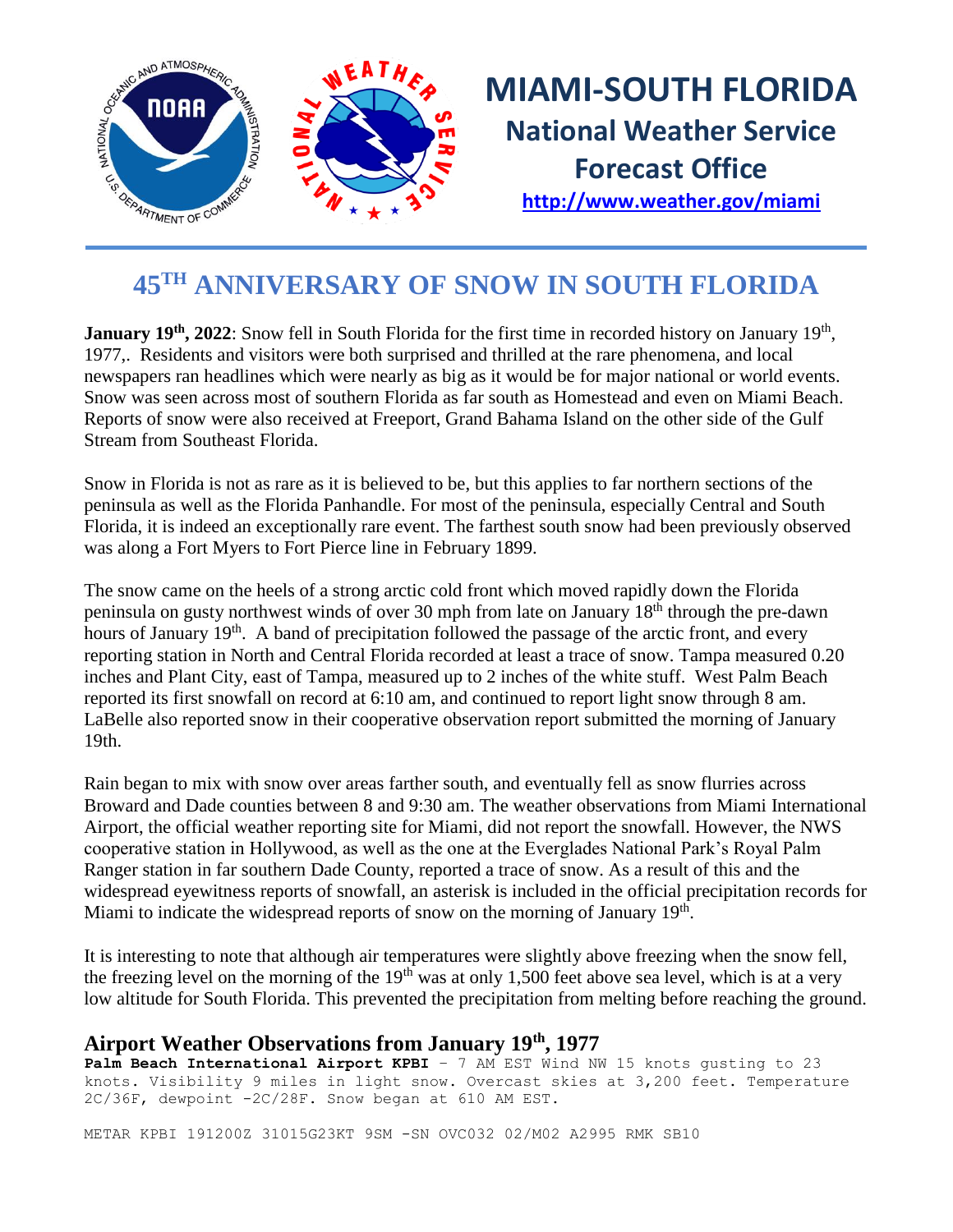**Fort Lauderdale/Hollywood International Airport KFLL** – 9 AM EST Wind NW 15 knots gusting to 28 knots. Visibility 4 miles in light snow. Scattered clouds 1,000 ft, broken clouds at 2,200 feet, overcast clouds at 10,000 feet. Temperature 1.7C/35F, dewpoint 1.1C/34F. Peak wind NW 31 knots at 840 AM.

METAR KFLL 191400Z 32015G28KT 4SM -SN SCT010 BKN022 OVC100 02/01 A3007 RMK PK WND 40/3031 SLPNO T00170011

The snow occurred during a prolonged period of very cold temperatures in South Florida. The first arctic front moved through the region late on the afternoon of January  $16<sup>th</sup>$ , and temperatures failed to reach the 60-degree mark in Miami for four consecutive days from January 17<sup>th</sup> to the 20<sup>th</sup>. The coldest air and snow arrived with the second arctic front on the  $19<sup>th</sup>$ , with the afternoon high only reaching the mid to upper 40s. Miami's afternoon high of 47 degrees that day was the second coldest afternoon high on record.

The most significant impact of the very cold air was felt on the night of the  $19<sup>th</sup>$  and morning of the  $20<sup>th</sup>$ , when temperatures dropped to at or below freezing everywhere in South Florida.

Here are some of the low temperatures recorded across South Florida on the morning of January  $20<sup>th</sup>$ :

| <b>LOW TEMPERATURE</b>           |
|----------------------------------|
| $19*$                            |
| $20*$                            |
| 23<br>HOMESTEAD AGRICULTURAL CTR |
| 24                               |
| 24                               |
| 25                               |
| 25                               |
| 26                               |
| $27*$                            |
| $28 *$                           |
| 28                               |
| 31                               |
| $32 *$                           |
|                                  |

#### \* INDICATES ALL-TIME LOW TEMPERATURE RECORD AT THAT LOCATION

Temperatures over interior and western sections of South Florida were at or below freezing for 10-14 hours, and some locations were at or below 28 degrees for 4 to 8 hours. The extended duration of freezing temperatures devastated the agricultural community in South Florida, with estimated losses of \$350 million statewide and over \$100 million in Dade County alone (1977 USD). Skinned fruit such as tangerines, tangelos and temple oranges were almost totally destroyed, as were tender vegetables such as beans, corn, tomatoes and squash. A total of 35 counties in Florida were declared disaster areas. Sprinkles ran all night at most farms and nurseries, and some of the water also got on to some roadways, causing ice to form on some western Dade County roads.

Could snow fall again in South Florida? History has already shown us that it has, and if it's happened once, it's reasonable to think it could happen again.